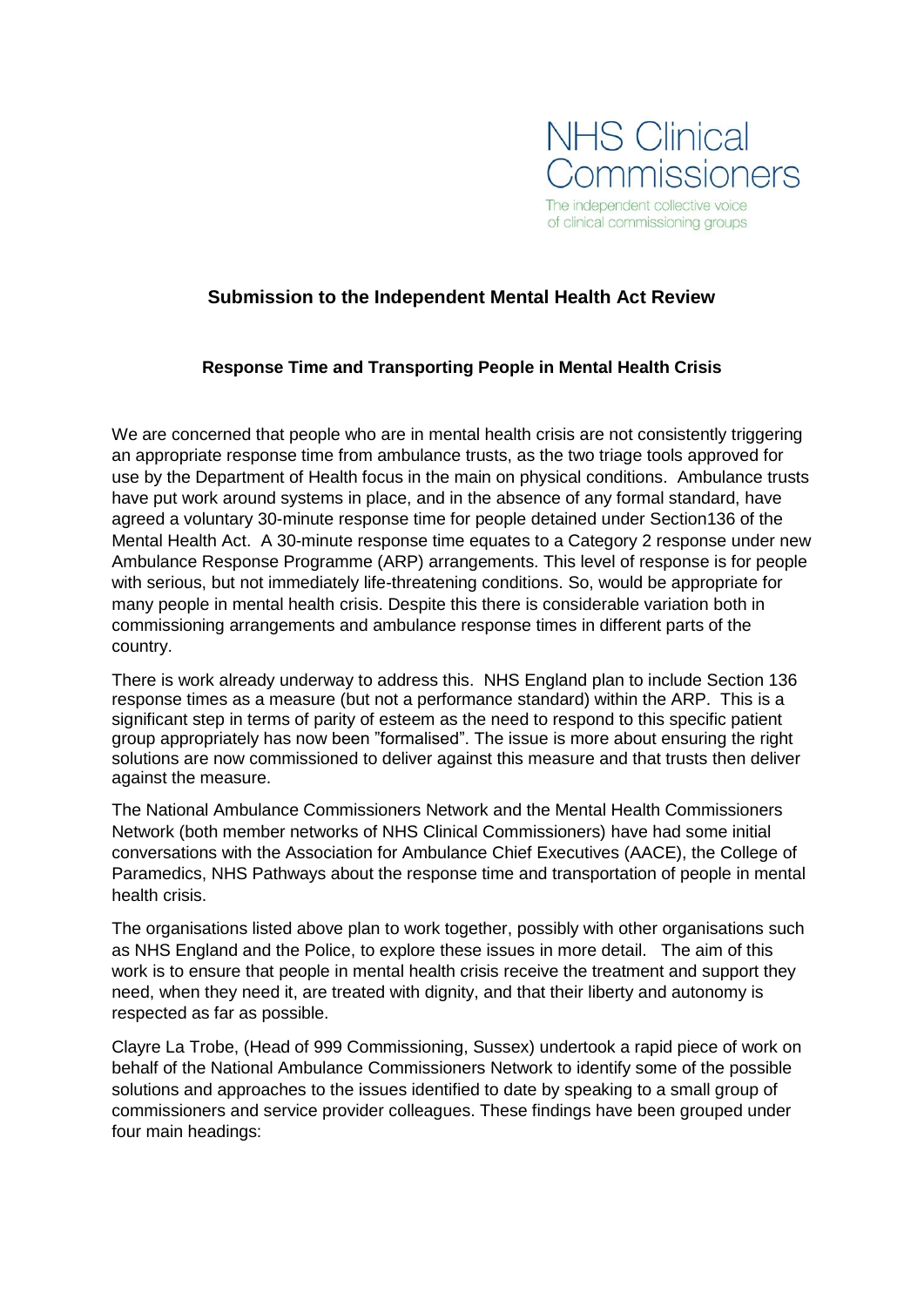**We need to better identify / distinguish between the different urgent and emergency care needs of different casemix** so as to better tailor NHS111 and 999 services around the needs of patients e.g.

- o Patients with learning disabilities / cognitive behavioural difficulties
- o Chaotic patients e.g. drug, alcohol misuse
- o Stable patients e.g. depression, anxiety
- o Patients in crisis e.g. suicidal

It is important to take into consideration that the ambulance service and mental health service providers have different definitions of urgent and emergency.

This should also include the range of different Mental Health Act requirements for transport e.g. initial detention in the community, Section 135/6, return from Community Treatment Orders (CTOs)/ Absence without Leave (AWOL), secure transport for patients with complex needs/violence and aggression, transport out of area.

### **How can NHS111 and 999 call centres better identify and support MH patients?**

- Review of NHS Pathways and Advanced Medical Priority Dispatch System (AMPDS) to offer improved sensitivity to mental health symptoms
- Service developments within 999 and NHS111 services mental health clinicians in call centres
	- o Merits of employed by vs based in vs rotational scheme
	- o to support call handlers and callers to
		- **EXED FEAT IS NOTE 1999 Hear & Treat rates/reducing response rates**
		- supporting crews on scene/reducing job cycle time / improving See and Treat rates / reducing conveyance rates
	- $\circ$  Medicines management repeat prescriptions; regular calls to improve compliance
- Improved data sharing between NHS111, 999 and MH service providers, with case management approach, including pro-active support for frequent service users
- Optimising Directory of Services (DOS) (DOS system and content)
- Optimising referrals to other healthcare settings (Interoperability Toolkit (ITK), direct appointment booking, single points of access etc)

#### **When ambulance clinicians are dispatched to a patient in mental health crisis, what can be done to improve the probability of the patient receiving the right care in the right place first time**

- Frontline crews can consult with mental health professionals (e.g. in NHS111 and 999 call centres)
- Pairing mental health and ambulance professionals in response vehicles e.g.
	- o Mental Health Nurse with Police ('Street Triage' model)
	- o Mental Health Nurse with Paramedic or Paramedic Practitioner (PP) ('urgent Mental Health response and assessment team')
- Improved access to mental health care management plans
- Improved mental health service offering from Urgent Treatment Centres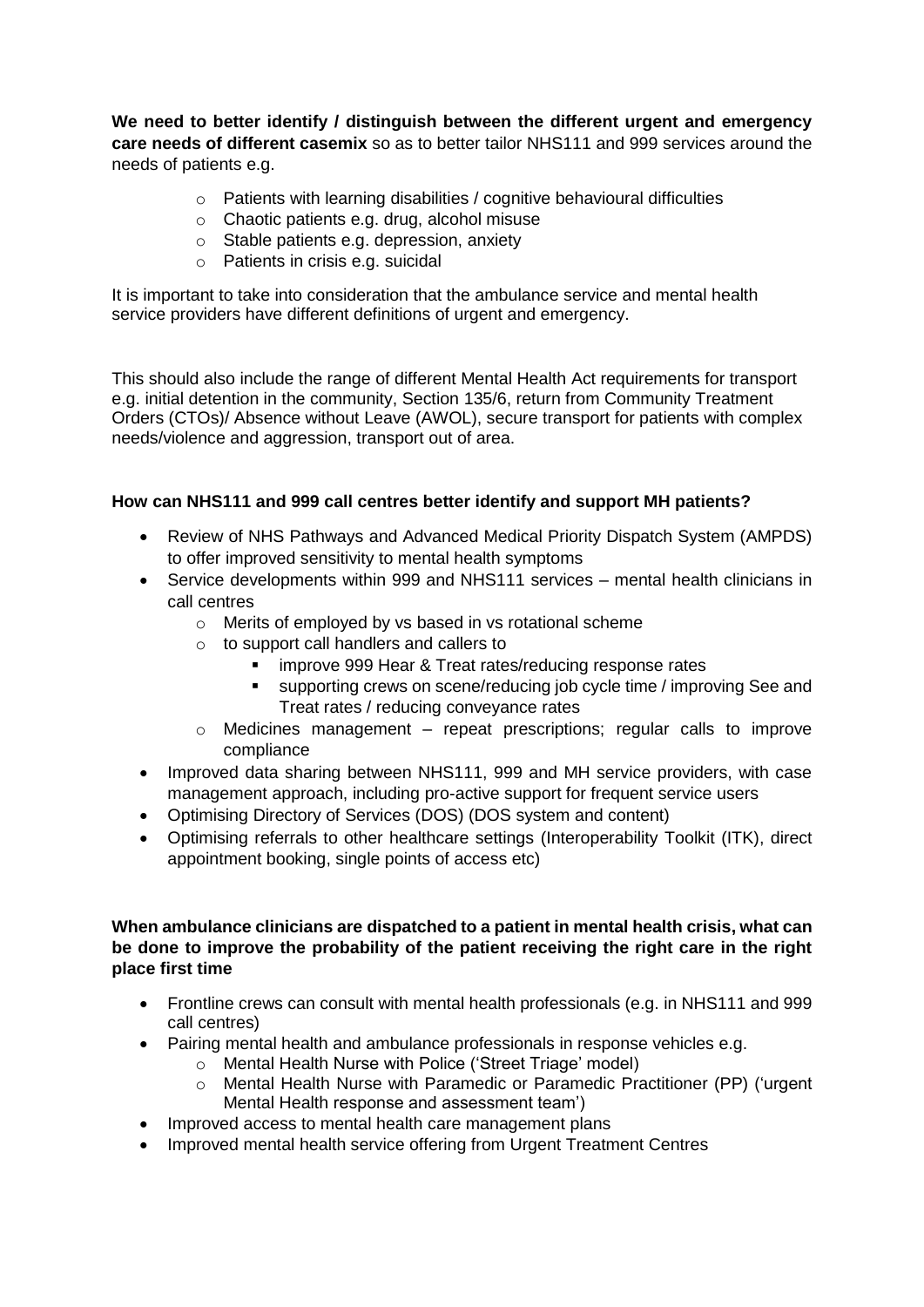- Ambulance personnel able to confidently convey to a wider range of services (than just Emergency Department) e.g. Urgent Treatment Centres (UTCs) and Crisis Cafes, according to the balance of physical and mental health needs
- Appropriate prioritisation of patients with MH problems:
	- o With more sensitivity to mental health symptoms (as above), NHS Pathways (and AMPDS) might link to a wider range of response time Categories, or to new Categories specific to MH problems
	- o Take into account:
		- Risks and operational pressures on specialist mental health teams (e.g. Approved Mental Health Professional (AMHPs) and Police
		- Different needs of different casemix and clinical assessment e.g. Section 136 needs 30 mins response time; Section 2 needs 60 minutes response time; Section 135 needs a bookable but guaranteed response time
		- **•** The balance between physical and mental health needs

## **What can be done to improve patient and staff experience of transporting MH patients in crisis?**

- Appropriate prioritisation of patients with MH problems:
	- o With more sensitivity to mental health symptoms (as above), NHS Pathways (and AMPDS) might link to a wider range of response time Categories, or to new Categories specific to MH problems
	- $\circ$  Consistently triage patient and staff needs to ensure that each leg of a patient's journey calls upon the right vehicle and skillmix e.g. a detained patient may need up to 3 conveyances (to emergency department (ED); ED to Section136 assessment suite; s136 suite to hospital) – a blue light, Double crewed ambulance (DCA) + paramedic response is not required for all legs
- Take into account:
	- $\circ$  Risks and operational pressures on specialist mental health teams (e.g. AMHPs) and Police
	- o Different response time needs of different casemix e.g. Section 136 needs 30 mins response time; s2 needs 60 mins response time; Section 135 needs a bookable but guaranteed response time
	- o The balance between physical and mental health needs
- Make best use of limited resources, so as to improve response time performance
	- $\circ$  Consistently triage patient and staff needs for each leg of the patient's journey to ensure right response (vehicle and skill mix)
	- o Identify and share different commissioning models for emergency and nonemergency transport solutions for MH patients in crisis. Consider setting national standards to underpin a minimum service offering/commitment (e.g. Ambulance Quality Indicators (AQI(s)) or National Operational Standards specific to MH patient cohorts / casemix). Section 136 is being included as a measure in the AQI from this year (2018). There is also a plan to develop a set of Clinical Quality Indicators for mental health, similar to those already in place for other conditions such as stroke.
	- o Improve data sharing arrangements, so as to better inform commissioning intentions (currently demand data is fragmented across a range of different